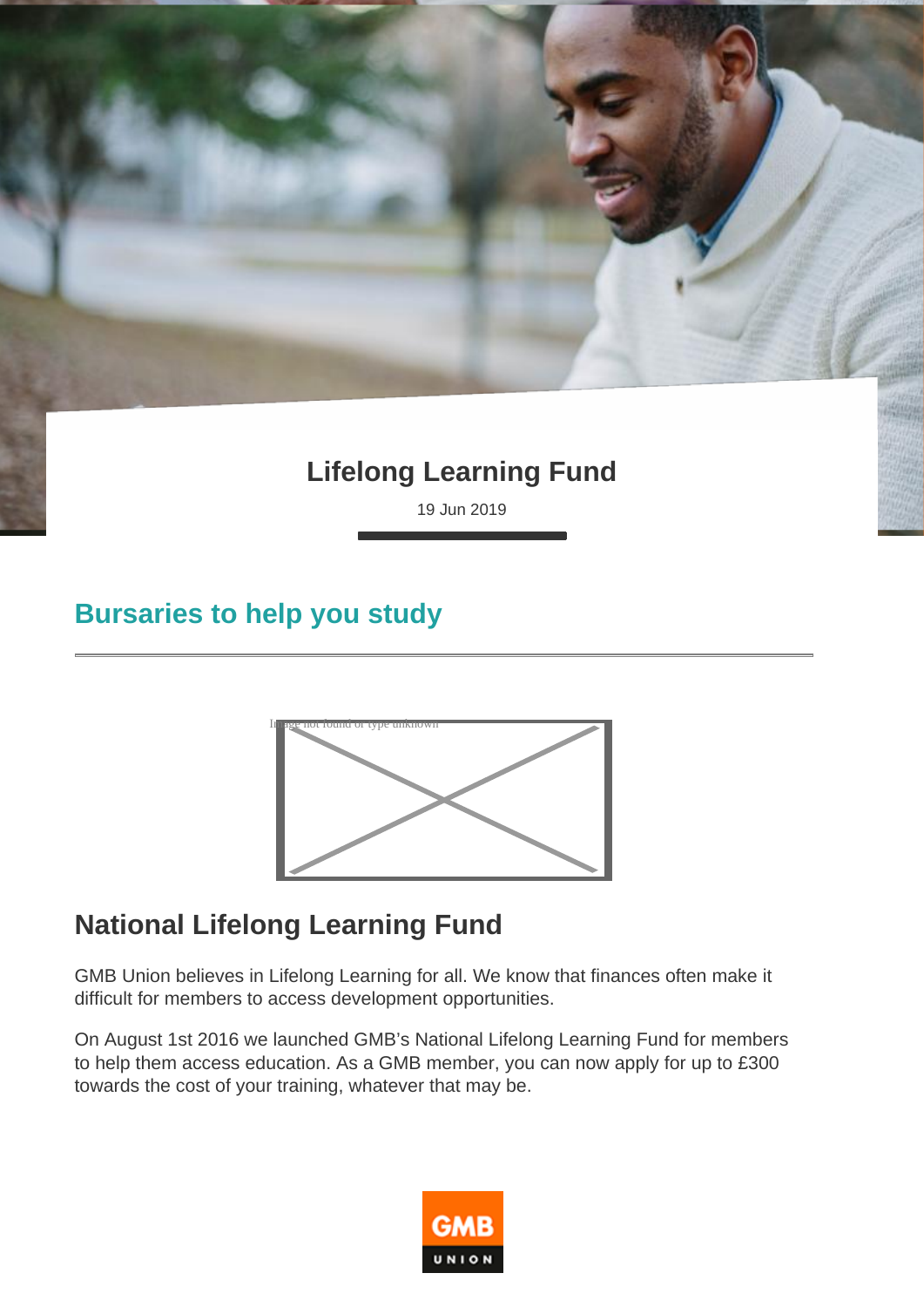# Terms & Conditions

GMB Members can apply by completing a National Lifelong Learning fund application form for financial assistance towards any course that they have enrolled on, or would like to enrol on, to help them to achieve a qualification or skill which will enable them to improve their present & future employment and career opportunities.

Successful applicants cannot reapply to the fund for a period of 12 months from receiving their last grant from the fund.

All Applicants to the National Lifelong Learning Fund must apply to any regional learning funds and consult with their employers and branch for funding prior to applying to the National Lifelong Learning Fund.

If funding has been granted from the regional funds, employer or branch but does not meet the required amount to undertake the course the applicant is enrolled or would like to enrol on then applicants can still apply to the National Lifelong Learning Fund.

#### Application Process & Criteria

- The applicant must have been a fully paid up member, on either the full-time, part-time, Sick/Unemployed or any other type of membership rate for more than 53 weeks.
- Successful applicants will be expected to retain their membership throughout the whole process with regards to the funding received.
- Further to this, depending on the amount applied for, the funding would be set out in three time-served union membership tiers. The amount of funding for each tier is down to the panel's discretion

| Tier 1 | Individuals who apply for £100 or less, must have paid 53 weeks<br>continuous membership to the GMB.                         |
|--------|------------------------------------------------------------------------------------------------------------------------------|
| Tier 2 | Individuals who apply for between £100 up to £200, must have paid 106<br>weeks continuous membership to the GMB.             |
| Tier 3 | Individuals who apply for between £200 to the maximum of £300, must<br>have paid 159 weeks continuous membership to the GMB. |

Applications should be made prior to the commencement of a course of study or during the application stage when the individuals knows they are eligible to undertake the course.

A GMB member must complete the application form in full and return it to [learning@gmb.org.uk.](mailto:learning@gmb.org.uk) A member must have paid at least 53 weeks subscriptions and be fully